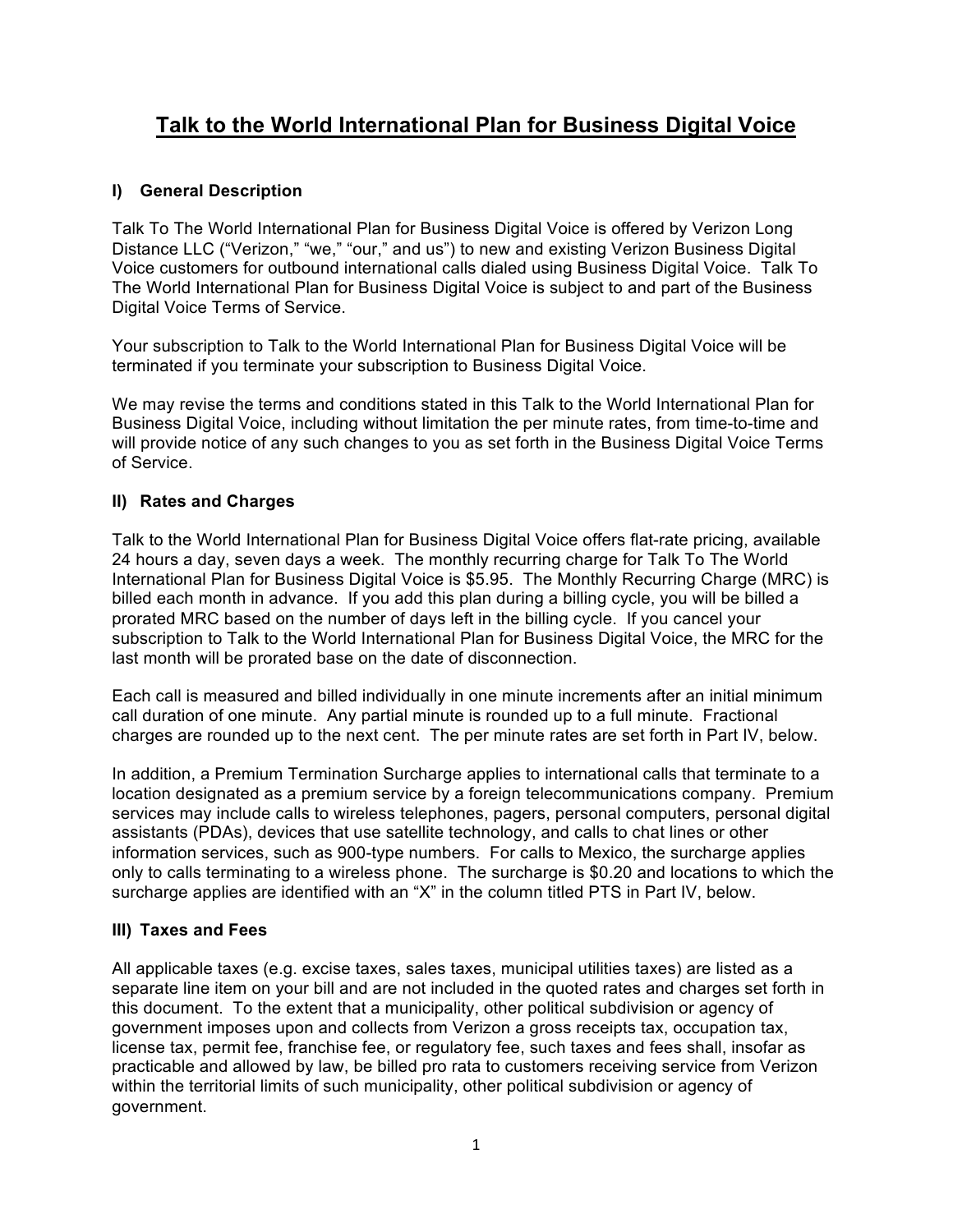We may adjust our rates and charges or impose additional rates and charges on customers in order to recover amounts we are required by governmental or quasi-governmental authorities to collect or pay to others in support of statutory or regulatory programs. Examples of such programs include, but are not limited to, the Universal Service Fund (USF). Imposition, billing and collection of such rates and charges are subject to billing and other system changes by Verizon.

The Universal Service Fund Fee allows us to recover contributions paid to support the Universal Service Fund. Telecommunications services that we provide are subject to an undiscountable monthly Universal Service Fund Fee, payable by the customer. The gross amounts (exclusive of taxes) attributable to interstate and international services that we bill to the customer will be multiplied by 14.9%. This percentage is subject to period adjustment by us.

#### **IV) Per Minute Rates**

| <b>Country</b>                          | <b>Rate</b> | <b>PTS</b>   |
|-----------------------------------------|-------------|--------------|
| Afghanistan                             | \$1.77      |              |
| Albania                                 | \$0.97      |              |
| Algeria                                 | \$0.46      |              |
| Andorra                                 | \$0.45      |              |
| Angola                                  | \$0.70      |              |
| Anguilla                                | \$0.53      |              |
| Antarctica Casey                        | \$1.70      |              |
| <b>Antarctica Scott</b>                 | \$1.70      |              |
| Antigua                                 | \$0.45      |              |
| Argentina                               | \$0.23      |              |
| Armenia                                 | \$0.81      | X            |
| Aruba                                   | \$0.40      |              |
| <b>Ascension Island</b>                 | \$1.04      |              |
| Australia                               | \$0.14      | X            |
| <b>Australian Antarctic Territories</b> | \$1.70      |              |
| Austria                                 | \$0.19      | X            |
| Azerbaijan                              | \$1.07      |              |
| <b>Azores</b>                           | \$0.17      | $\mathsf{X}$ |
| <b>Bahamas</b>                          | \$0.31      |              |
| <b>Bahrain</b>                          | \$0.71      |              |
| <b>Balearic Island</b>                  | \$0.13      | $\times$     |
| Bangladesh                              | \$1.03      |              |
| <b>Barbados</b>                         | \$0.45      |              |
| <b>Belarus</b>                          | \$0.63      |              |
| Belgium                                 | \$0.13      | $\times$     |
| <b>Belize</b>                           | \$0.68      |              |
| <b>Benin</b>                            | \$0.47      |              |
| Bermuda                                 | \$0.32      |              |
| <b>Bhutan</b>                           | \$1.65      |              |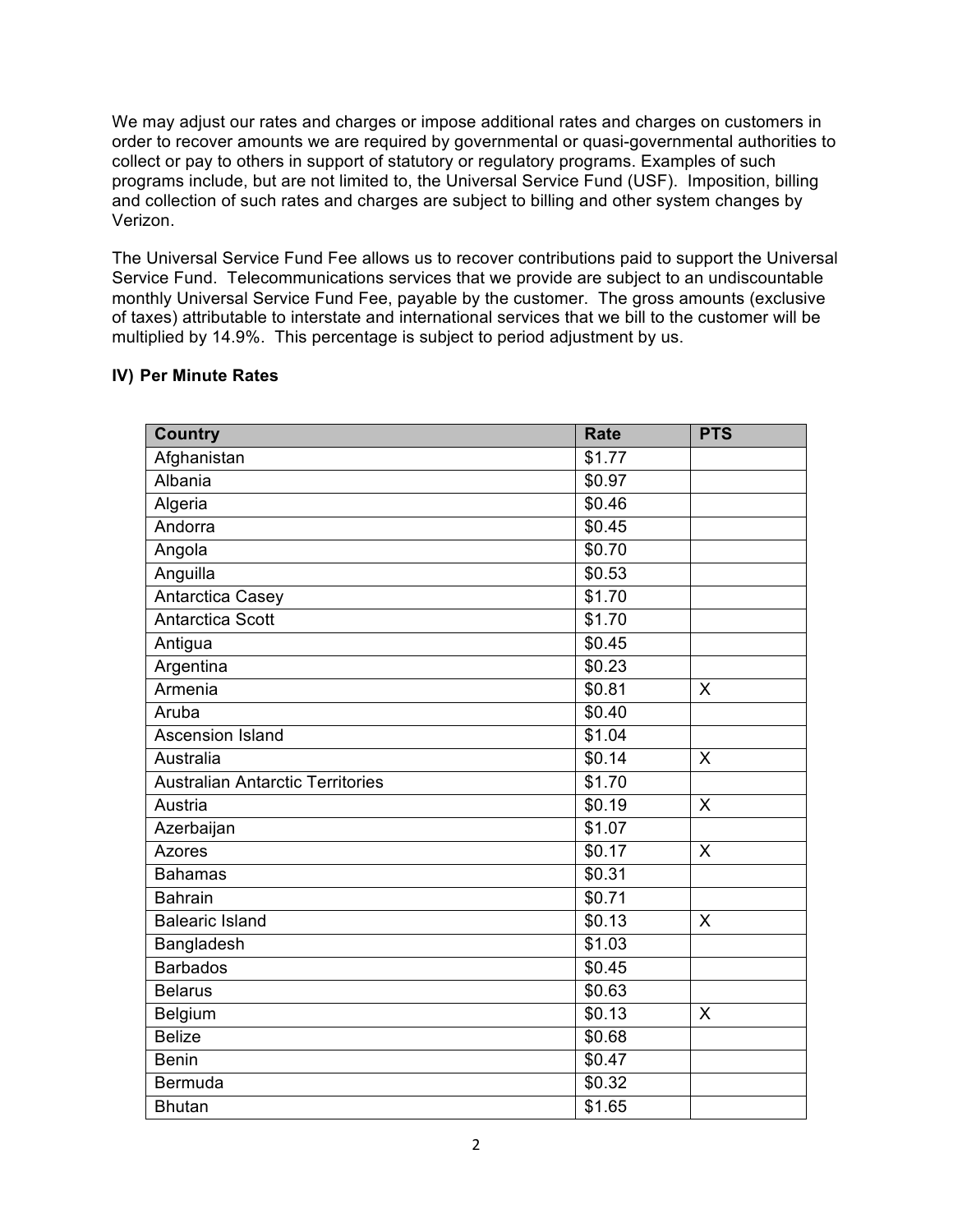| <b>Country</b>                                 | <b>Rate</b> | <b>PTS</b> |
|------------------------------------------------|-------------|------------|
| <b>Bolivia</b>                                 | \$0.50      |            |
| Bosnia-Herzegovina                             | \$0.70      |            |
| <b>Botswana</b>                                | \$0.43      |            |
| <b>Brazil</b>                                  | \$0.21      |            |
| <b>British Virgin Islands</b>                  | \$0.39      |            |
| <b>Brunei</b>                                  | \$0.74      |            |
| <b>Bulgaria</b>                                | \$0.56      | X          |
| <b>Burkina Faso</b>                            | \$0.58      |            |
| <b>Burundi</b>                                 | \$1.13      |            |
| Cambodia                                       | \$1.88      |            |
| Cameroon                                       | \$0.55      |            |
| Canada                                         | \$0.05      |            |
| Canary Island                                  | \$0.13      | X          |
| Cape Verde Islands                             | \$0.58      |            |
| Cayman Islands                                 | \$0.38      |            |
| <b>Central African Republic</b>                | \$1.06      |            |
| <b>Chad Republic</b>                           | \$1.75      |            |
| Chile                                          | \$0.21      | X          |
| China                                          | \$0.16      |            |
| Christmas Island                               | \$1.70      |            |
| Cocos Island                                   | \$1.70      |            |
| Colombia                                       | \$0.23      |            |
| Comoros                                        | \$0.91      |            |
| Congo, Republic of                             | \$0.61      |            |
| Congo, Democratic Republic of (formerly Zaire) | \$0.54      |            |
| <b>Cook Islands</b>                            | \$1.49      |            |
| Costa Rica                                     | \$0.24      |            |
| Croatia                                        | \$0.46      |            |
| Cuba                                           | \$1.19      |            |
| Cyprus                                         | \$0.50      |            |
| <b>Czech Republic</b>                          | \$0.47      |            |
| Denmark                                        | \$0.17      | X          |
| Diego Garcia                                   | \$1.32      |            |
| Djibouti                                       | \$0.74      |            |
| Dominica                                       | \$0.57      |            |
| Dominican Republic                             | \$0.22      |            |
| East Timor                                     | \$3.26      |            |
| Ecuador                                        | \$0.34      |            |
| Egypt                                          | \$0.57      |            |
| El Salvador                                    | \$0.25      |            |
| <b>EMSAT</b>                                   | \$9.70      |            |
| <b>Equatorial Guinea</b>                       | \$1.31      |            |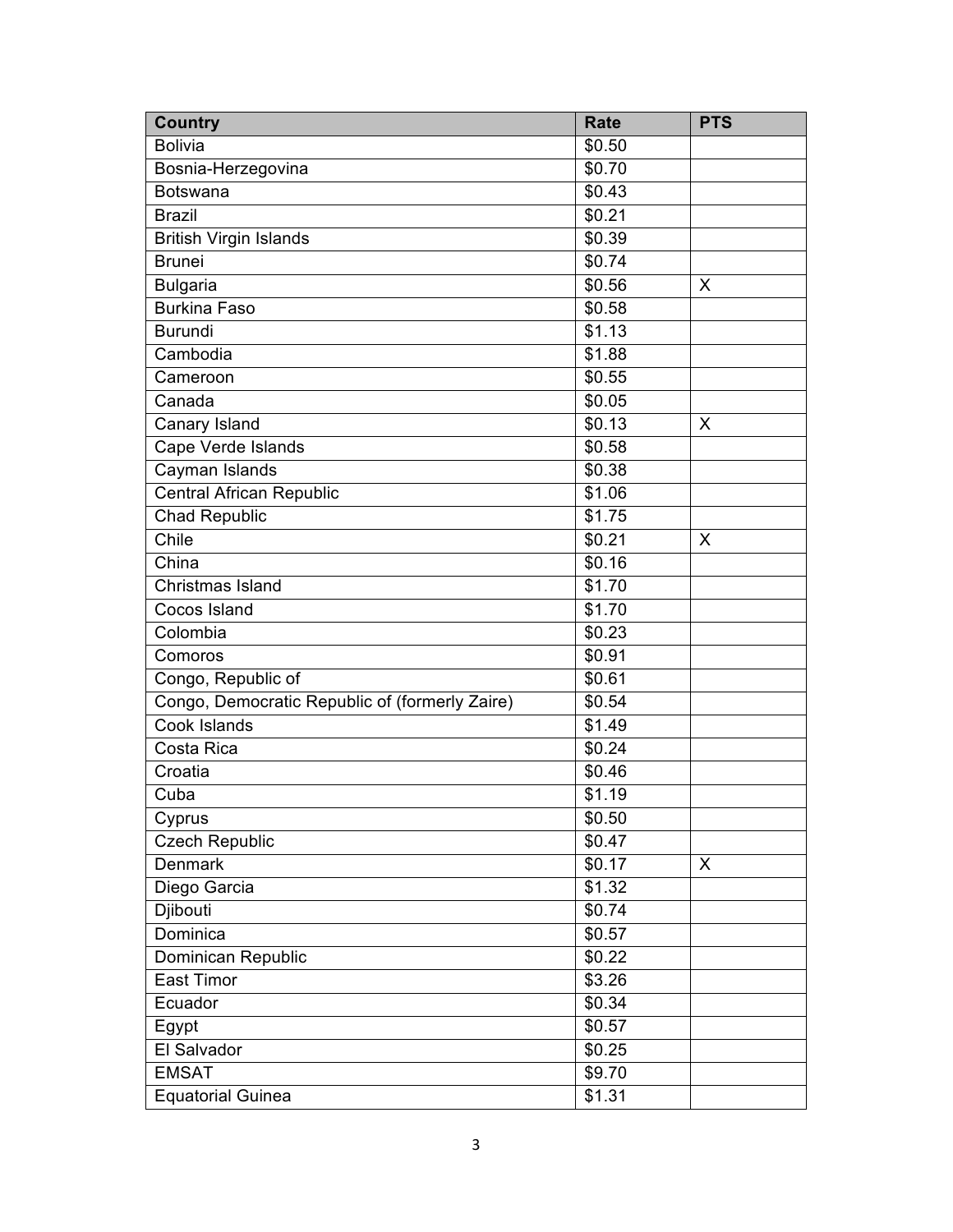| <b>Country</b>                      | <b>Rate</b>        | <b>PTS</b> |
|-------------------------------------|--------------------|------------|
| Eritrea                             | \$0.92             |            |
| Estonia                             | \$0.80             | $\times$   |
| Ethiopia                            | \$0.80             |            |
| Faeroe Islands                      | \$0.49             |            |
| <b>Falkland Islands</b>             | \$1.25             |            |
| Fiji Islands                        | \$0.90             |            |
| Finland                             | \$0.17             | X          |
| France                              | \$0.13             | X          |
| <b>French Antilles</b>              | \$0.55             |            |
| French Guiana                       | \$0.58             |            |
| French Polynesia                    | \$1.10             |            |
| <b>Gabon Republic</b>               | \$0.56             |            |
| Gambia                              | \$0.49             |            |
| Georgia                             | \$0.91             |            |
| Germany                             | \$0.13             | X          |
| Ghana                               | $\overline{$}0.13$ |            |
| Gibraltar                           | \$0.92             |            |
| <b>Global Network Switzerland</b>   | $\overline{$9.70}$ |            |
| Globalstar                          | \$9.70             |            |
| Greece                              | \$0.13             | X          |
| Greenland                           | \$0.56             |            |
| Grenada                             | \$0.62             |            |
| Guadeloupe                          | \$0.55             |            |
| Guantanamo Bay                      | \$1.00             |            |
| Guatemala                           | \$0.33             |            |
| Guinea                              | \$0.72             |            |
| Guinea Bissau                       | \$1.40             |            |
| Guyana                              | \$0.84             |            |
| Haiti                               | \$0.67             |            |
| Honduras                            | \$0.45             |            |
| Hong Kong                           | \$0.12             |            |
| Hungary                             | \$0.45             | $\sf X$    |
| Iceland                             | \$0.43             | X          |
| <b>ICO Global</b>                   | \$9.70             |            |
| India                               | \$0.29             |            |
| Indonesia                           | \$0.53             | X          |
| <b>Inmarsat Atlantic Ocean-East</b> | \$9.70             |            |
| <b>Inmarsat Atlantic Ocean-West</b> | \$9.70             |            |
| Inmarsat Indian Ocean               | \$9.70             |            |
| Inmarsat Pacific Ocean              | \$9.70             |            |
| <b>Inmarsat SNAC</b>                | \$9.70             |            |
| Iran                                | \$1.09             |            |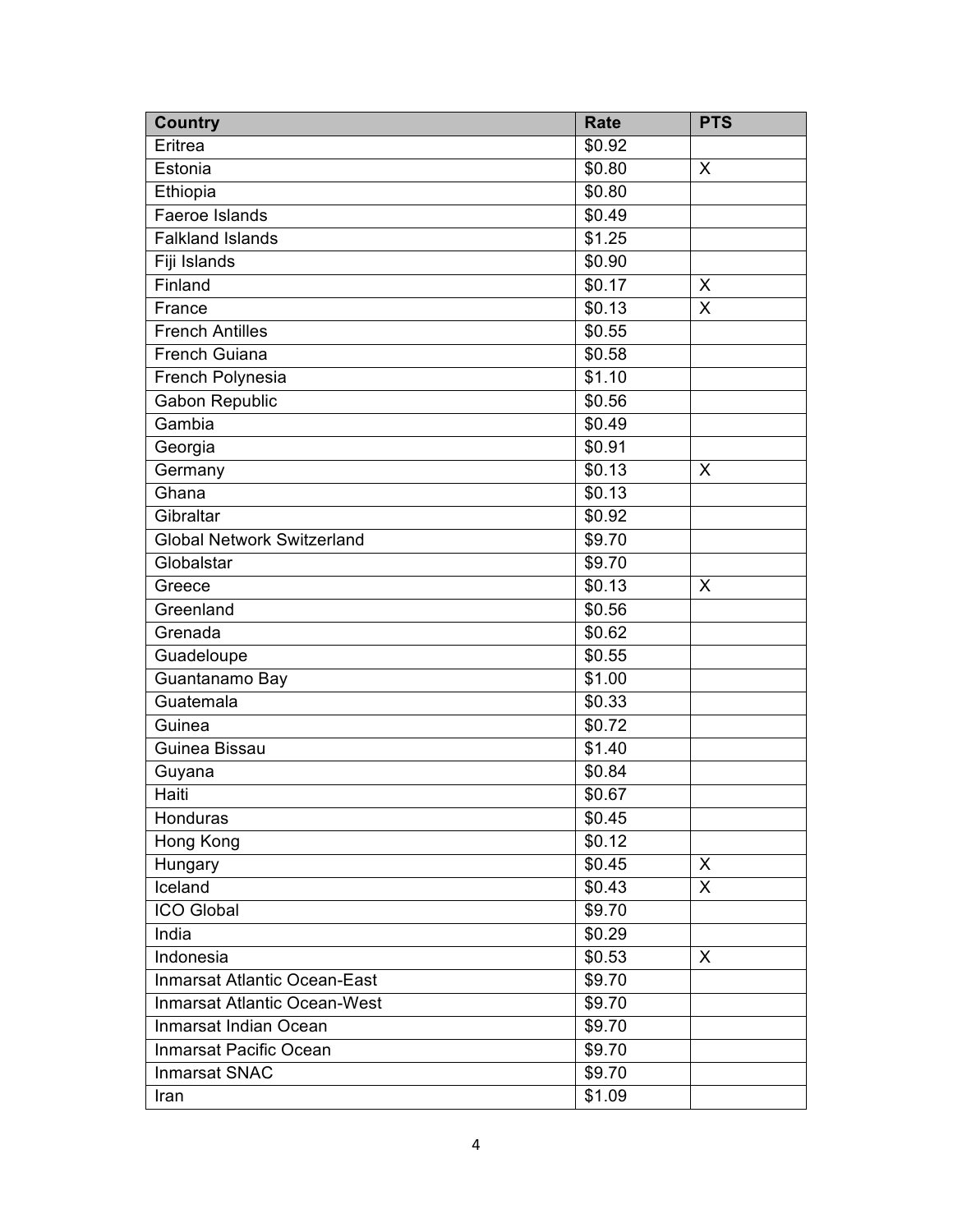| <b>Country</b>                          | <b>Rate</b> | <b>PTS</b> |
|-----------------------------------------|-------------|------------|
| Iraq                                    | \$1.22      |            |
| Ireland                                 | \$0.13      | X          |
| Iridium                                 | \$9.70      |            |
| Israel                                  | \$0.13      |            |
| Italy                                   | \$0.13      | $\times$   |
| <b>Ivory Coast</b>                      | \$0.81      |            |
| Jamaica                                 | \$0.60      |            |
| Japan                                   | \$0.10      | X          |
| Jordan                                  | \$0.82      |            |
| Kazakhstan                              | \$0.34      |            |
| Kenya, Republic                         | \$0.58      |            |
| Kiribati                                | \$1.25      |            |
| Kuwait                                  | \$0.80      |            |
| Kyrgyzstan                              | \$0.34      |            |
| Laos                                    | \$2.25      |            |
| Latvia                                  | \$0.82      |            |
| Lebanon                                 | \$0.99      |            |
| Lesotho                                 | \$0.59      |            |
| Liberia                                 | \$0.43      |            |
| Libya                                   | \$0.59      |            |
| Liechtenstein                           | \$0.13      | $\sf X$    |
| Lithuania                               | \$1.05      |            |
| Luxembourg                              | \$0.19      | X          |
| Macao                                   | \$0.66      |            |
| Macedonia                               | \$0.49      |            |
| Madagascar                              | \$1.56      |            |
| Madeira (Portugal)                      | \$0.17      | X          |
| Malawi                                  | \$0.46      |            |
| Malaysia                                | \$0.40      |            |
| Maldives                                | \$1.34      |            |
| Mali, Republic                          | \$0.73      |            |
| Malta                                   | \$0.63      |            |
| <b>Maritime Communications Partners</b> | \$9.70      |            |
| <b>Marshall Islands</b>                 | \$0.66      |            |
| Mauritania                              | \$0.69      |            |
| <b>Mauritius</b>                        | \$0.81      |            |
| Mayotte Island                          | \$0.91      |            |
| Mexico <sup>1</sup>                     |             |            |
| Bands 1-3                               | \$0.12      | X          |

 $1$  For the terminating locations in Mexico that fall within Bands 1-3 or Bands 4-8, see http://www.tariffs.net/tariffs/143t7l2x/VLD\_MEXICORATEZONES.pdf.

<u> 1989 - Johann Barn, mars ann an t-Amhain an t-Amhain an t-Amhain an t-Amhain an t-Amhain an t-Amhain an t-Amh</u>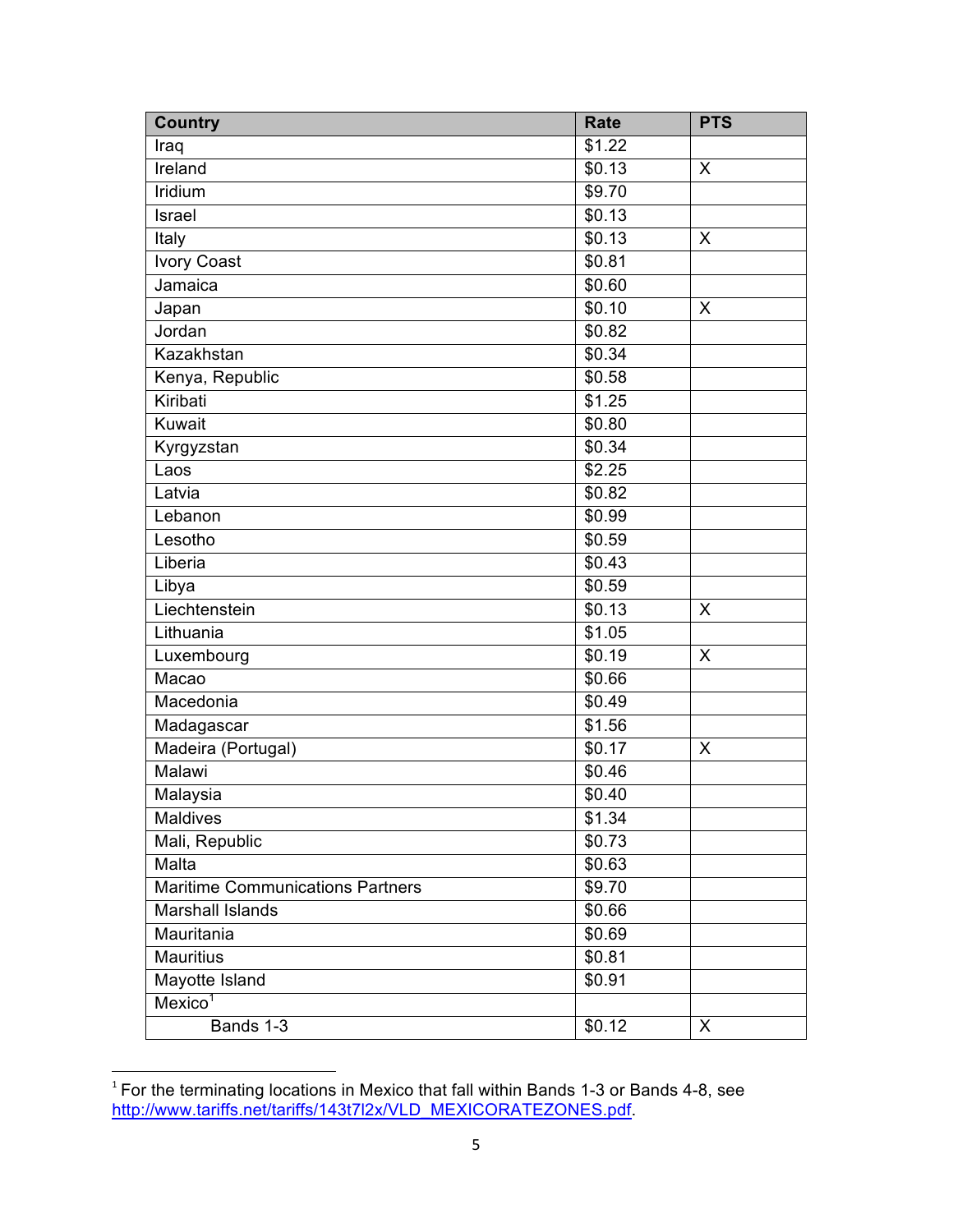| <b>Country</b>                  | <b>Rate</b>        | <b>PTS</b> |
|---------------------------------|--------------------|------------|
| Bands 4-8                       | \$0.16             | X          |
| Micronesia                      | \$0.69             |            |
| Moldova                         | \$1.15             |            |
| Monaco                          | \$0.19             | X          |
| Mongolia                        | \$1.52             |            |
| Montenegro                      | \$0.66             |            |
| Montserrat                      | \$0.72             |            |
| Morocco                         | \$0.55             |            |
| Mozambique                      | \$0.73             |            |
| Mustique                        | \$0.56             |            |
| Myanmar                         | \$1.84             |            |
| Nakhodka                        | \$0.34             |            |
| Namibia                         | \$0.49             |            |
| Nauru                           | \$1.15             |            |
| Nepal                           | \$1.13             |            |
| Netherlands                     | \$0.13             | X          |
| <b>Netherlands Antilles</b>     | \$0.41             |            |
| <b>Nevis</b>                    | $\overline{$}0.45$ |            |
| <b>New Caledonia</b>            | \$1.29             |            |
| New Zealand                     | \$0.30             | X          |
| <b>Next Generation Networks</b> | \$9.70             |            |
| Nicaragua                       | \$0.43             |            |
| Niger, Republic                 | \$0.65             |            |
| Nigeria                         | \$0.63             |            |
| <b>Niue Island</b>              | \$1.59             |            |
| Norfolk Island                  | \$1.70             |            |
| North Korea                     | \$2.71             |            |
| Norway                          | \$0.17             | X          |
| Oman                            | \$0.94             |            |
| Pakistan                        | \$0.69             |            |
| Palau Republic                  | \$1.15             |            |
| Palestine                       | \$0.13             |            |
| Panama                          | \$0.32             |            |
| Papau New Guinea                | \$0.91             |            |
| Paraguay                        | \$0.43             |            |
| Peru                            | \$0.24             | X          |
| Philippines                     | \$0.32             |            |
| Poland                          | \$0.33             | X          |
| Portugal                        | \$0.17             | X          |
| Qatar                           | \$0.92             |            |
| Reunion Island                  | \$0.73             | X          |
| Romania                         | \$0.73             |            |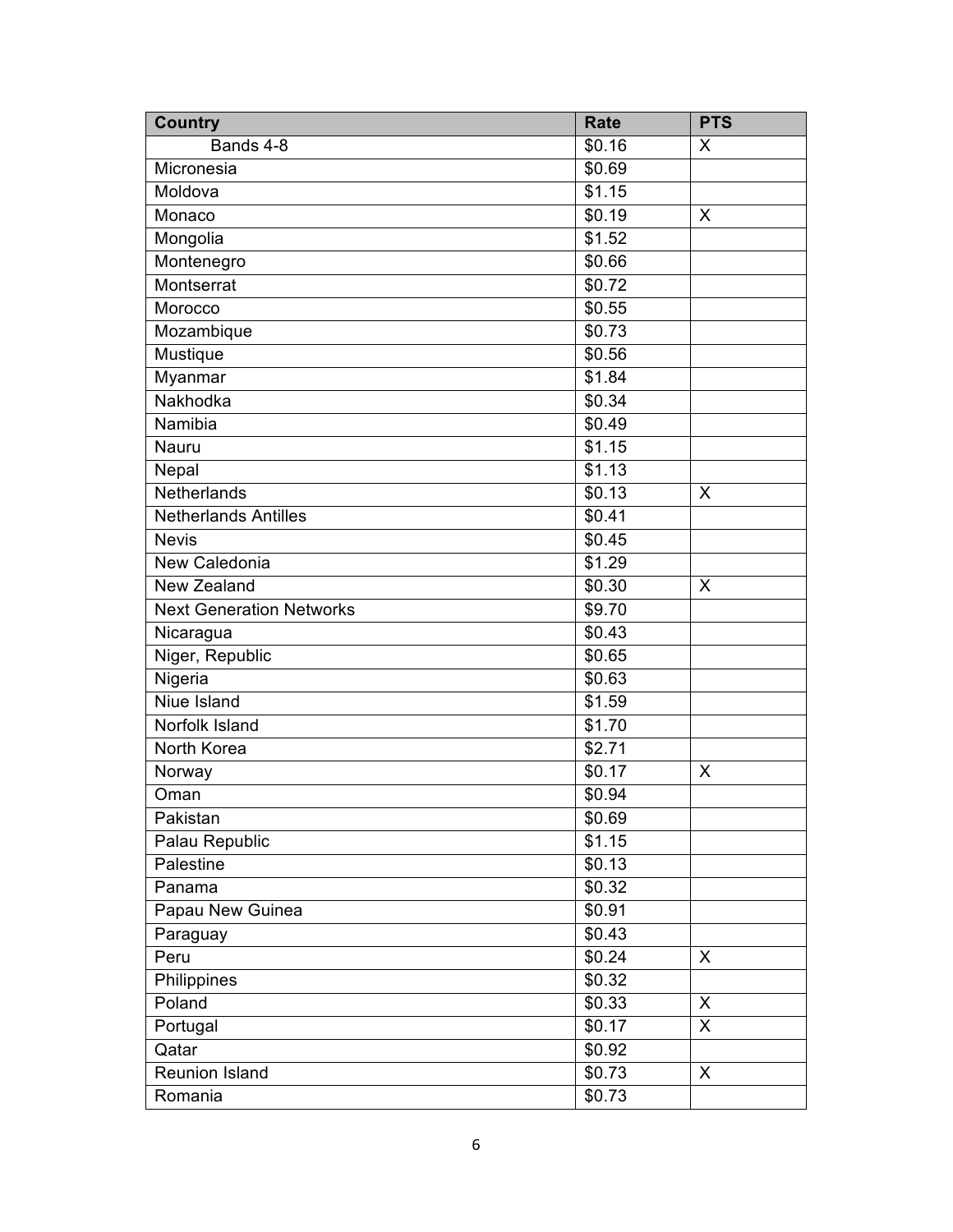| <b>Country</b>                   | <b>Rate</b> | <b>PTS</b>              |
|----------------------------------|-------------|-------------------------|
| Russia                           | \$0.34      |                         |
| Rwanda                           | \$0.81      |                         |
| Sakhalin                         | \$0.34      |                         |
| San Marino                       | \$0.69      |                         |
| Sao Tome                         | \$1.38      |                         |
| Satellite International Networks | \$9.70      |                         |
| Saudi Arabia                     | \$0.79      |                         |
| Senegal                          | \$0.84      |                         |
| Serbia                           | \$0.66      |                         |
| Seychelles                       | \$0.97      |                         |
| Sierra Leone                     | \$0.66      |                         |
| Singapore                        | \$0.35      |                         |
| Slovakia                         | \$0.54      | X                       |
| Slovenia                         | \$0.49      | $\overline{\mathsf{x}}$ |
| Solomon Islands                  | \$1.14      |                         |
| Somalia                          | \$1.16      |                         |
| South Africa                     | \$0.33      |                         |
| South Korea                      | \$0.13      |                         |
| Spain                            | \$0.13      | X                       |
| Spanish Sahara                   | \$0.13      | X                       |
| Sri Lanka                        | \$0.91      |                         |
| St. Helena                       | \$1.07      |                         |
| St. Kitts and Nevis              | \$0.45      |                         |
| St. Lucia                        | \$0.45      |                         |
| St. Maarten                      | \$0.41      |                         |
| St. Pierre & Miquelon            | \$0.48      |                         |
| St. Vincent                      | \$0.56      |                         |
| Sudan                            | \$0.86      |                         |
| Suriname                         | \$1.08      |                         |
| Swaziland                        | \$0.39      |                         |
| Sweden                           | \$0.17      | X                       |
| Switzerland                      | \$0.13      | X                       |
| Syria                            | \$1.07      |                         |
| Taiwan                           | \$0.12      | X                       |
| Tajikistan                       | \$0.34      |                         |
| Tanzania                         | \$0.55      |                         |
| Thailand                         | \$0.41      |                         |
| Togo, Republic                   | \$0.73      |                         |
| Tokelau                          | \$0.75      |                         |
| Tonga Islands                    | \$1.39      |                         |
| Trinidad & Tobago                | \$0.68      |                         |
| Tunisia                          | \$0.41      |                         |